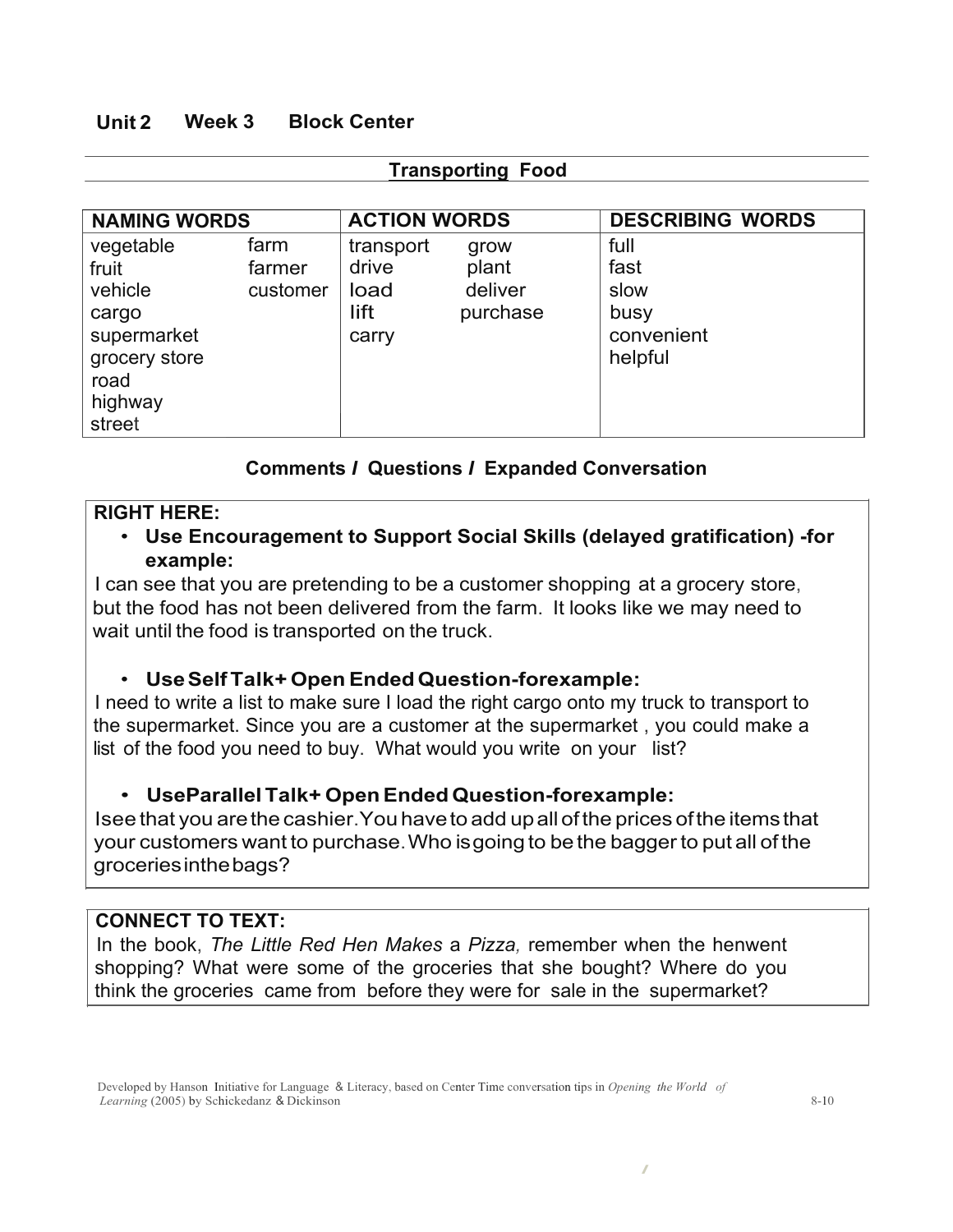### **Unit 2 Week 3 Art Studio: Easel**

### **Collaborative Painting**

| <b>NAMING WORDS</b>                                                                     |                                                   | <b>ACTION WORDS</b>                                                                      | <b>DESCRIBING WORDS</b>             |
|-----------------------------------------------------------------------------------------|---------------------------------------------------|------------------------------------------------------------------------------------------|-------------------------------------|
| <b>bristles</b><br>paintbrush<br>roller<br>illustrator<br>collaboration<br>conversation | easel<br>smock<br>edge<br>shade<br>pair<br>artist | drip<br>dab<br>mix<br>nnse<br>overlap<br>spread<br><b>Illustrate</b><br>create<br>design | vivid<br>together<br>bright<br>dark |

# **Comments** *I* **Questions** *I* **Expanded Conversation**

#### **RIGHT HERE:**

### • **UseParallelTalk+OpenEndedQuestions-forexample:**

Marcus,youandAndrew coveredyourwhole paperwith paint! Isee that youcreated a new color here when you mixed blue and red-purple. That is such a vivid color. Tell me about your painting.

#### • **Use Indirect Question to Encourage Experimentation -for example:**

Elinor and Juan put some blue paint here, and then they dabbed on some bright, yellow over there. I wonder what will happen if they overlap and mix the yellow and the blue.

#### **CONNECT TO TEXT:**

In the book, *The Little Red Hen Makes a Pizza,* the little red hen collaborated with her friends, dog, cat, and duck. Matthew and Tilly worked together as a team when they helped rescue the old woman's kitten from a tree.

#### **NON-IMMEDIATE EVENTS:**

At home, I enjoy working together with a friend or with people in my family. It makes things more fun, and I enjoy hearing other people's ideas about how to get things done.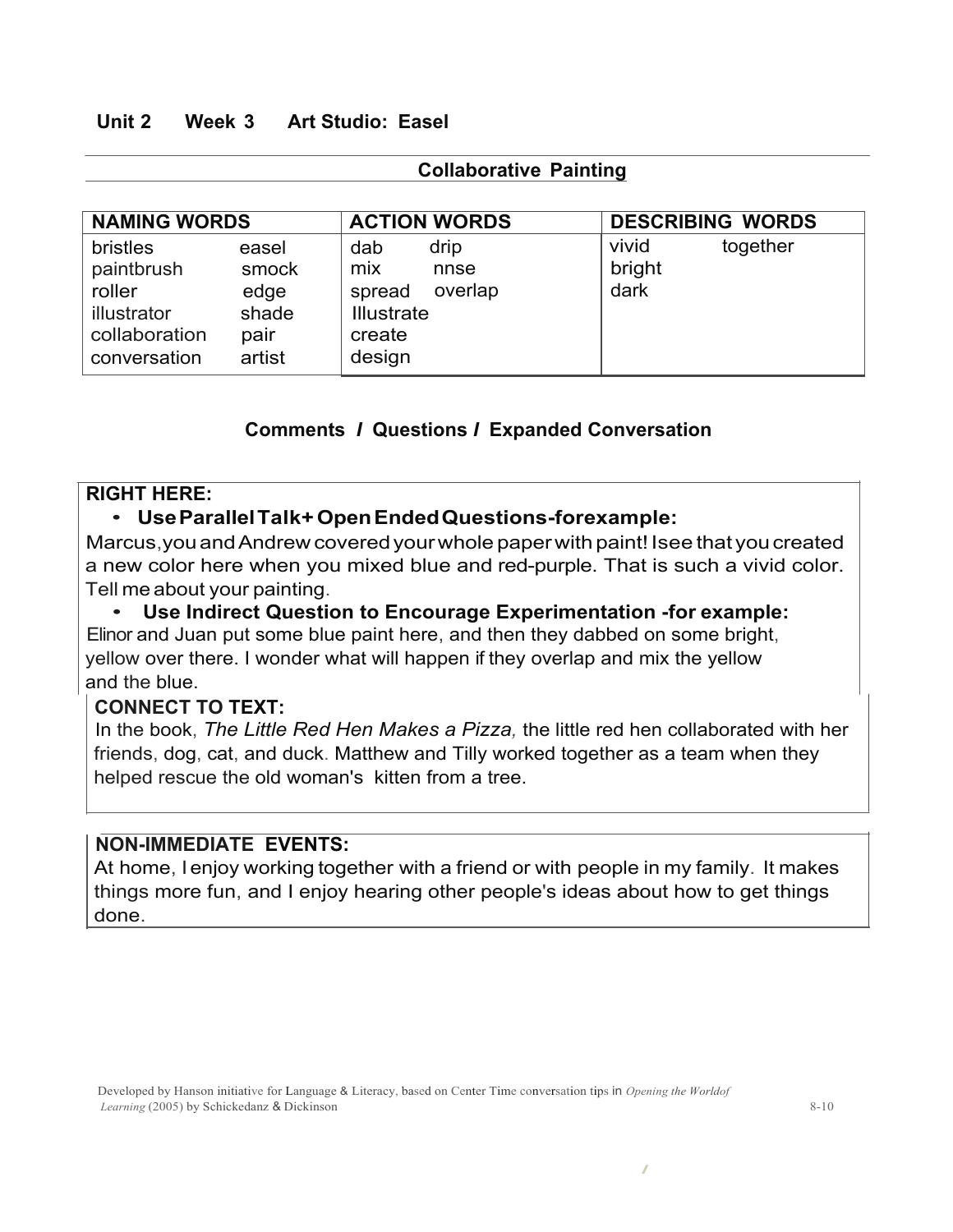# **Unit 2 Week 3 Art Studio:Table**

| <b>NAMING WORDS</b>                                                            | <b>ACTION WORDS</b>                                 |                                                            | <b>DESCRIBING WORDS</b> |
|--------------------------------------------------------------------------------|-----------------------------------------------------|------------------------------------------------------------|-------------------------|
| materials<br>attribute<br>category<br>trait<br>container<br>media<br>sculpture | sort<br>organize<br>categorize<br>create<br>express | three dimensional<br>soft<br>hard<br>long<br>short<br>thin | wide<br>shiny<br>dull   |

#### **Sorting Beautiful Stuff**

# **Comments** *I* **Questions** *I* **Expanded Conversation**

### **RIGHT HERE:**

### • **Use ParallelTalk+ ForcedChoiceQuestion-forexample:**

I notice that you have an interesting piece in your hand. I can see that it is has a red color, and it is also very flat. Are you going to sort it with the red things , or are you going to sort it with the flat things?

### • **UseSelfTalk+ OpenEndedQuestion-forexample:**

I have five plastic pieces here, and Ithink I will sort them by size. I'll put the big ones together, then the tiny ones together. What about your pieces? Howwill you sortthem?

# **CONNECT TO TEXT:**

In the book, *The Little Red Hen (Makes a Pizza),* the little red hen had many different ingredients and kinds of food. Iwonder how she might have sorted all of her ingredients? Did she have any things that were alike, that she could have sorted together?

### **NON-IMMEDIATE EVENTS:**

When I have several different things, I like to sort them into groups, because it is easier for me to remember what materials I have when Iwant to use them.